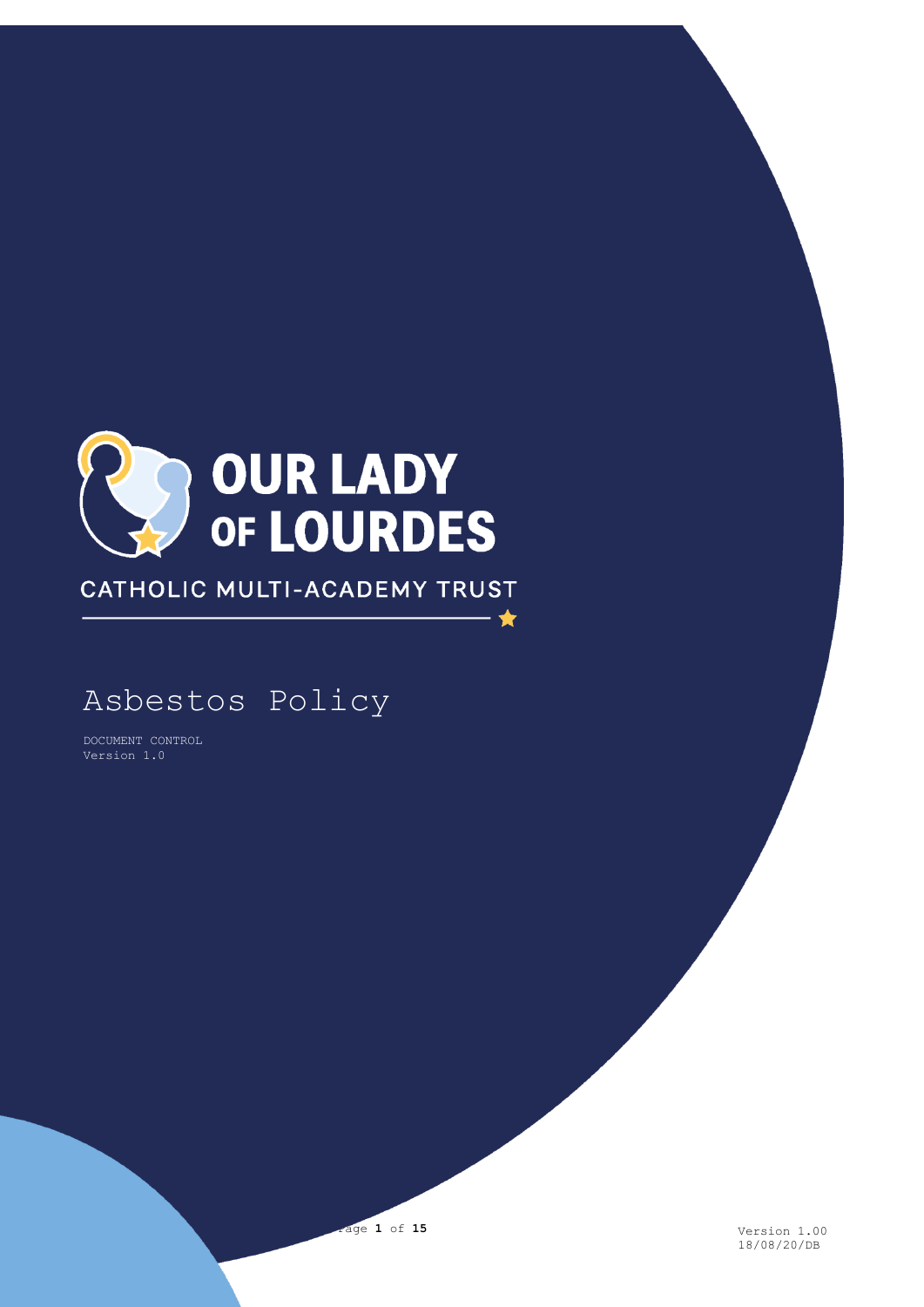# Trust Mission Statement

We are a partnership of Catholic schools and our aim is to provide the very best Catholic education for all in our community and so improve life chances through spiritual, academic and social development. We will achieve this by:

- Placing the life and teachings of Jesus Christ at the centre of all that we do
- Following the example of Our Lady of Lourdes by nurturing everyone so that we can all make the most of our God given talents
- Working together so that we can all achieve our full potential, deepen our faith and know that God loves us
- Being an example of healing, compassion and support for the most vulnerable in our society

3 John 2: 2 GNT

2 My dear friend, I pray that everything may go well with you and that you may be in good health—as I know you are well in spirit.

| This Policy was approved and adopted by<br>the Academy Trust Company on: | October 2020                           |  |
|--------------------------------------------------------------------------|----------------------------------------|--|
| Policy Review date:                                                      | October 2023                           |  |
| Reviewer:                                                                | OLOL Finance & Estates / OLOL<br>Trust |  |
| Author                                                                   | Dave Burrough                          |  |

Our Lady of Lourdes Catholic Multi-Academy Trust - Company Number: 7743523 Registered Office: 1st Floor, Loxley House, Riverside Business Park, Tottle Road, Nottingham NG2 1RT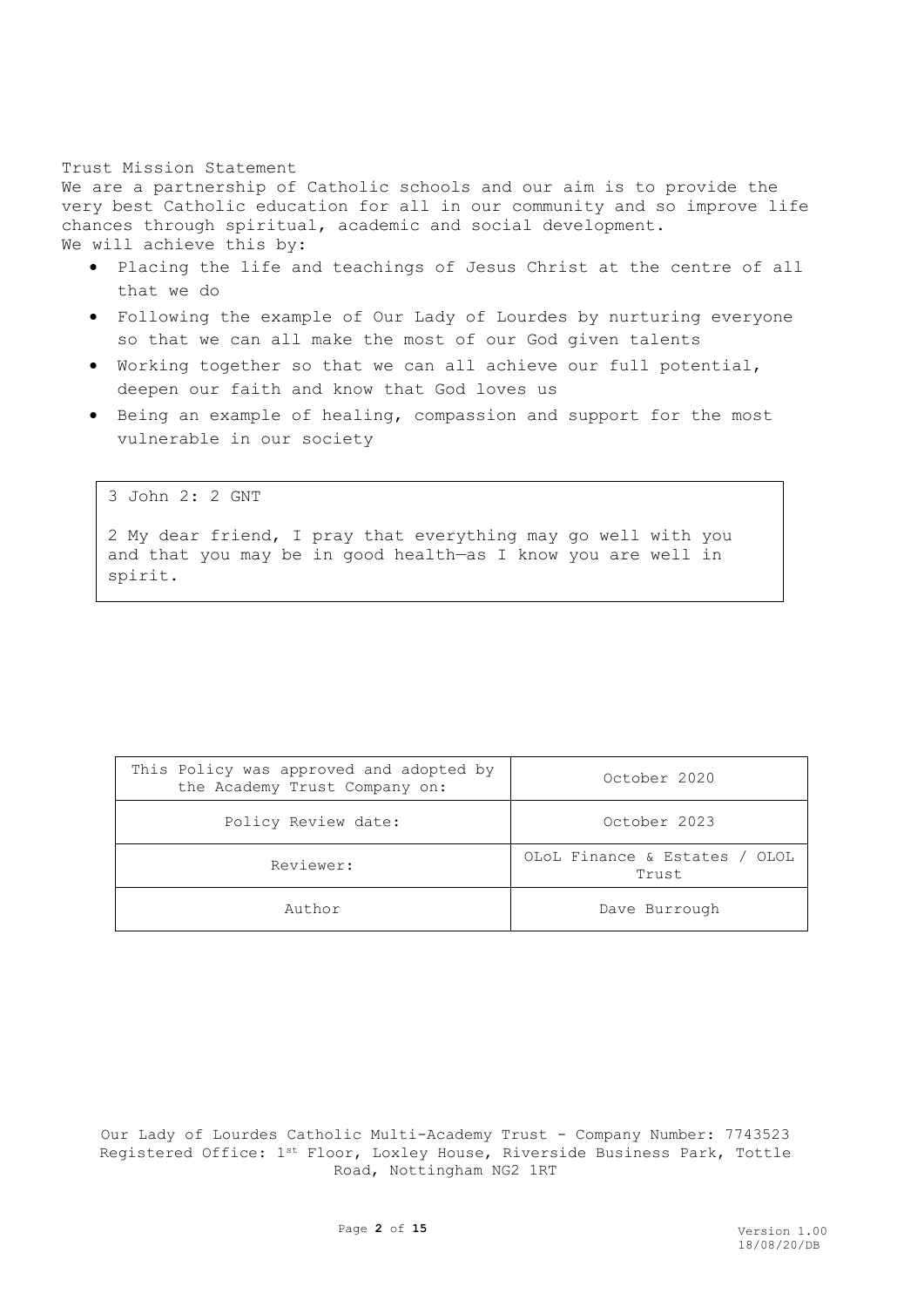# Contents

| Duties of the Director of Estates and Facilities (Duty Holder) 8         |  |
|--------------------------------------------------------------------------|--|
|                                                                          |  |
|                                                                          |  |
| Duties of Head Teachers and Deputy / Assistant Head Teachers in the Head |  |
| Duties of Responsible Property Officers (RPO's) or Site Managers 10      |  |
|                                                                          |  |
|                                                                          |  |
|                                                                          |  |
|                                                                          |  |
|                                                                          |  |
|                                                                          |  |
|                                                                          |  |
|                                                                          |  |
|                                                                          |  |
|                                                                          |  |
|                                                                          |  |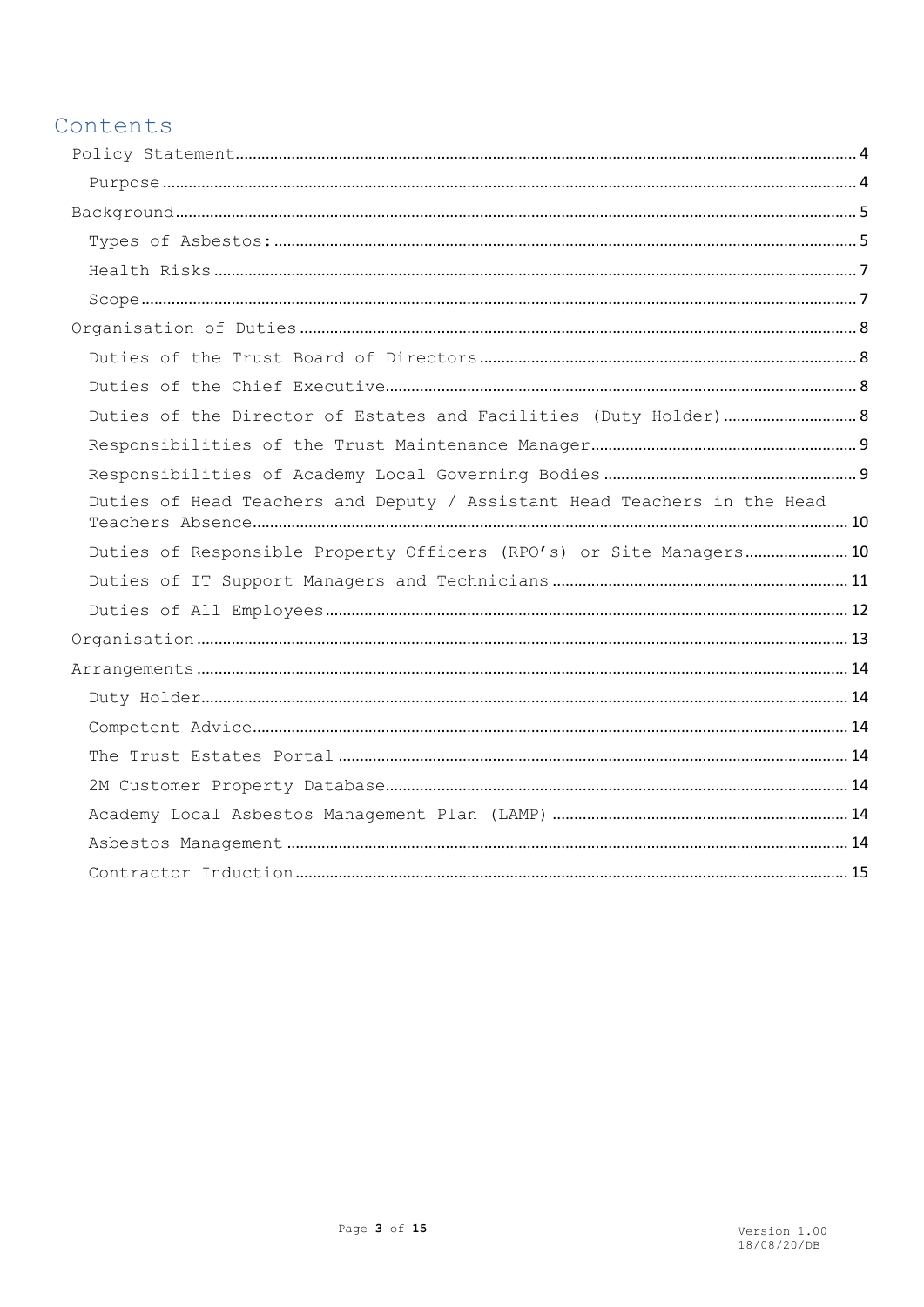# <span id="page-3-0"></span>Policy Statement

# <span id="page-3-1"></span>Purpose

The purpose of this policy is to set out the standards and procedures that the Trust will follow and to provide advice and instruction for all persons involved in work with, or may come into contact with, asbestos containing materials in connection with their work. The Trust recognises and accepts its responsibilities to ensure the effective and safe management of ACM within its premises in accordance with Health and Safety legislation.

The Trust will make use of information gathered from asbestos surveys which have been carried out at all academy sites and at the Trust Central Services facility.

Asbestos surveys are conducted to identify the location, type and condition of asbestos containing materials within the premises. Such information is recorded on a register and encompasses both material and priority analysis. Information regarding asbestos containing materials will be relayed to employees, contractors and occupiers as necessary to ensure the Health, Safety and Welfare of all persons who may be affected by work that may present a risk of asbestos fibre release.

The Trust's Asbestos Management Plan conforms to the Health and Safety at Work etc Act 1974, and the Control of Asbestos at Work Regulations 2012. The policy and procedures will apply to all buildings and all individuals therein.

This policy will be brought to the attention of all employees and will be kept readily available for employees on the Trust website.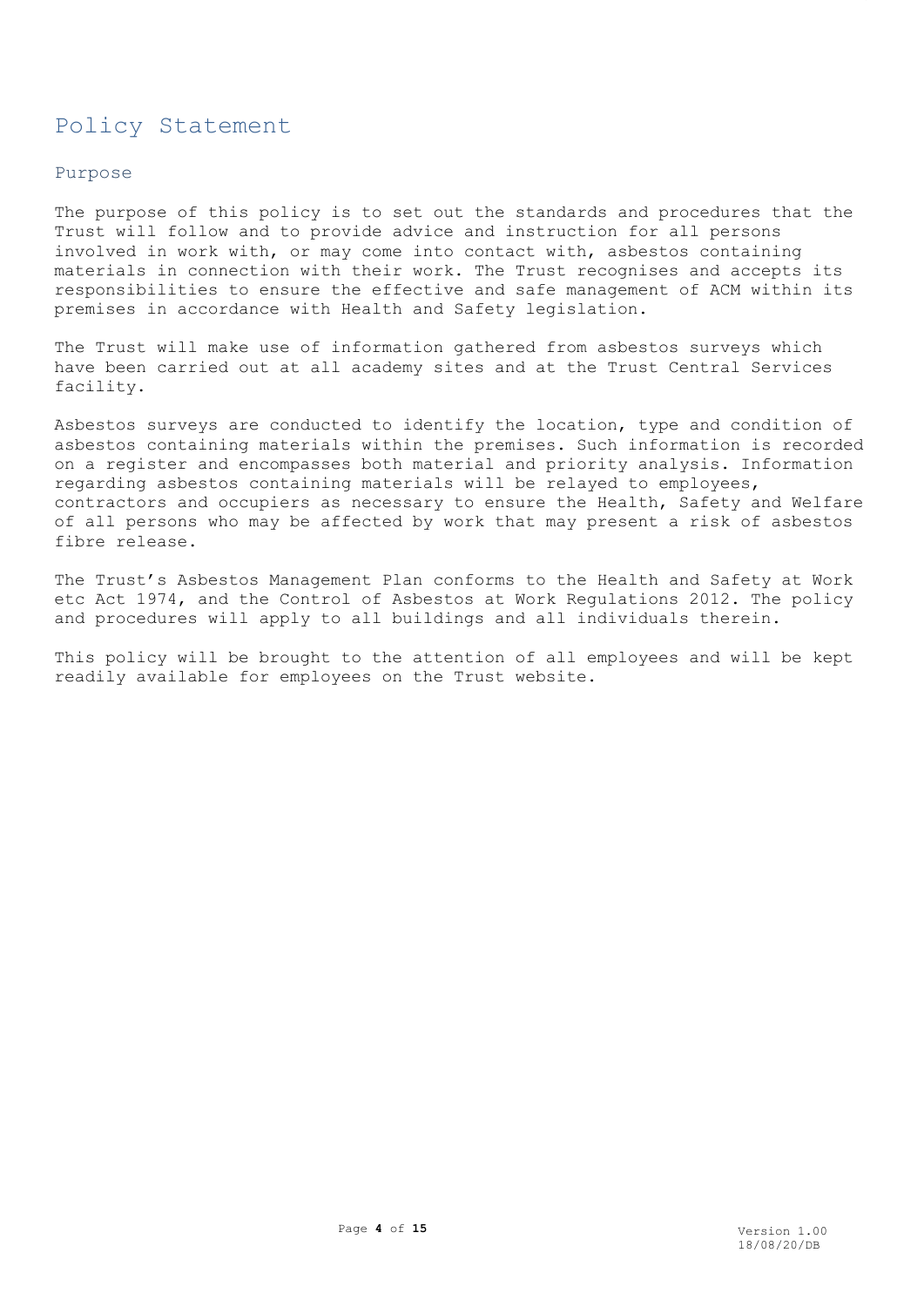# <span id="page-4-0"></span>Background

In the UK, asbestos was used extensively as a fire retardant, insulator and general use material in many buildings until 1985. After this date, only white asbestos was permitted and a total ban on all asbestos materials was not enacted until 1999. This means that any buildings constructed prior to the year 2000 may have asbestos containing materials (ACMs) present, which require assessment and management.

### <span id="page-4-1"></span>Types of Asbestos:

- a) Chrysotile known as white asbestos which accounts for approximately 95% in buildings and is probably the least toxic. Belongs to the serpentine family of asbestos related substances.
- b) Amosite known as brown asbestos. Originates mostly in Africa. It is one of the amphibole groups. Exposure to amosite creates a higher risk of cancer in comparison with other types of asbestos.
- c) Crocidolite known as blue asbestos. Originates in Africa, Australia and Bolivia. It is known for having the best heat resistance. Many studies suggest that this form may be responsible for more deaths than any other type of asbestos because its fibres are so thin.
- d) Actinolite type of amphibole asbestos. This has a harsh texture and so is not as flexible as the others. Most often found in metamorphic rock. Not used commercially but is found as a contaminant.
- e) Anthophyllite type of amphibole asbestos. Was mined primarily in Finland and is a grey-brown colour. Not used commercially and was more of a contaminant. Can be found in composite flooring.
- f) Tremolite type of amphibole asbestos. Not used commercially but can be found as a contaminant in chrysotile asbestos.

Asbestos fibres were generally mixed with other non-hazardous substances and often sealed or painted. and then sealed with paint or other materials. It is not possible to identify asbestos by colour or structure with the naked eye.

Asbestos does not pose a threat in buildings provided it is in good condition and is not likely to be disturbed. When found it is not automatically removed in buildings as removing it can be more dangerous than leaving it in place and managing it. The risk of exposure to airborne asbestos fibres would be as a result of:

- Asbestos material being disturbed, e.g. accidental damage, cable laying activities or removed for access, e.g. suspended ceiling tile
- The surface of the asbestos material is damaged
- The protective covering of the asbestos is missing, peeling or breaking off, e.g. paint or coatings
- The asbestos becomes detached, e.g. pipes, boiler lagging
- The asbestos is released during a fire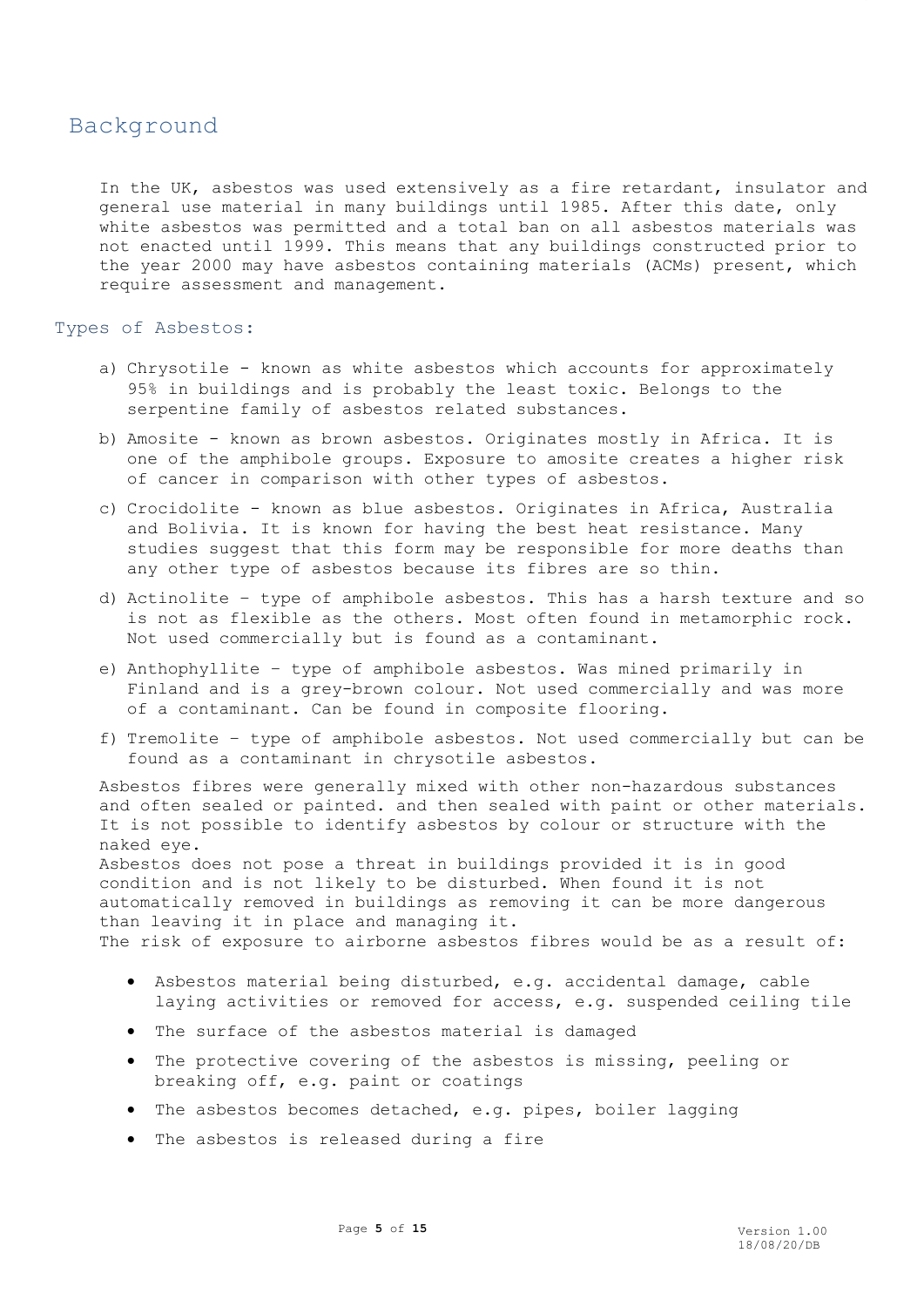The most common uses of asbestos in buildings were:

| Material              | Content                                       | <b>Typical Locations</b>           |
|-----------------------|-----------------------------------------------|------------------------------------|
| Sprayed Asbestos      | Mixture of 85%                                | Could have been                    |
|                       | asbestos (usually                             | sprayed onto                       |
|                       | blue or brown                                 | structures, e.g.                   |
|                       | asbestos) and cement                          | steelwork, ceilings,               |
|                       |                                               | partitions and soffit              |
|                       |                                               | boards for fire                    |
|                       |                                               | protection                         |
| Insulation Board      | Contains between 20-                          | Found in ceiling                   |
|                       | 40% asbestos (usually                         | tiles, door facings                |
|                       | brown)                                        | and general building               |
|                       |                                               | board. Low to medium               |
|                       |                                               | density sheet                      |
|                       |                                               | material can be                    |
|                       |                                               | broken which can                   |
|                       |                                               | release fibres                     |
| Asbestos Cement       | Composed pf about 10-<br>15% asbestos (white) | Common in flat or                  |
|                       |                                               | corrugated sheets,<br>used in wall |
|                       |                                               | cladding, roofing                  |
|                       |                                               | sheets and guttering.              |
|                       |                                               | Fibres released                    |
|                       |                                               | through weathering                 |
|                       |                                               | over a period of                   |
|                       |                                               | years or if damaged                |
| Pipe / Boiler Lagging | Contains about 15%                            | Usually found in                   |
|                       | asbestos (usually                             | moulded or preformed               |
|                       | blue or brown)                                | sections. Release of               |
|                       |                                               | fibres depends on if               |
|                       |                                               | it is damaged or if                |
|                       |                                               | deteriorated with age              |
| Ropes, Yarns and      | Up to 100% of the                             | Usually found in fire              |
| Cloths                | content could be                              | stopping (where pipes              |
|                       | asbestos                                      | pass through walls (,              |
|                       |                                               | thermal insulation                 |
|                       |                                               | for pipes and                      |
|                       |                                               | electrical cables                  |
| Textured Coating      | Usually 1-2% content                          | Release of fibres                  |
|                       | but can be up to 14%                          | depends on disturbed               |
|                       | asbestos in some                              | or damaged material                |
| Asbestos Loose        | textured coatings<br>Contains typically       | Generally used in                  |
| Packing               | 100% asbestos (blue,                          | fire breaks in                     |
|                       | brown or white)                               | ceiling voids.                     |
|                       |                                               | Release of fibres                  |
|                       |                                               | depends on disturbed               |
|                       |                                               | or damaged material                |
| Asbestos Paper        | Contains typically                            | Used as insulation on              |
|                       | 100% asbestos                                 | electrical equipment               |
|                       | (usually white)                               | and as fireproof                   |
|                       |                                               | facing on wood fibre               |
|                       |                                               | board                              |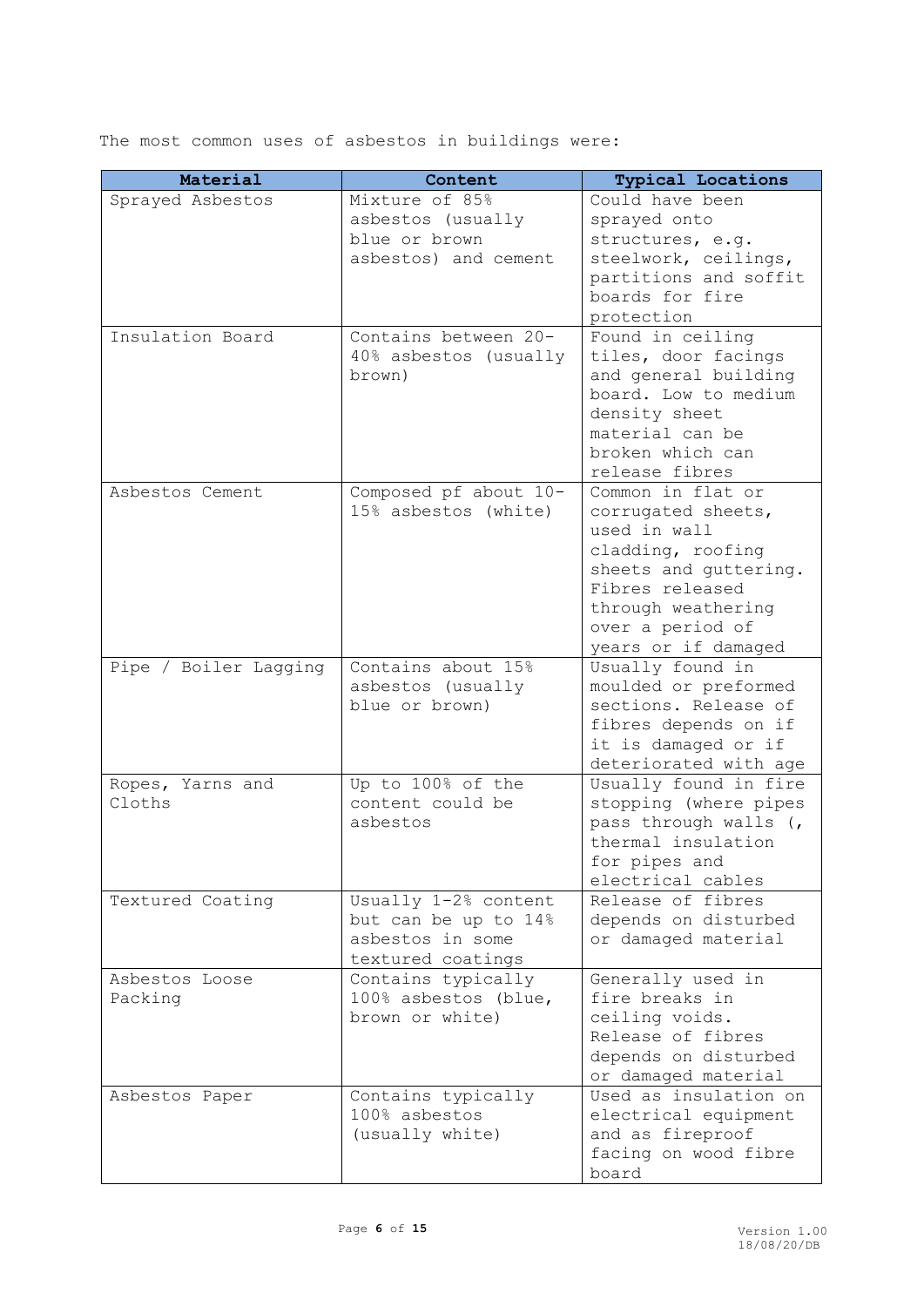### <span id="page-6-0"></span>Health Risks

There are four main diseases associated with inhalation of asbestos fibres:

- Asbestosis caused by fibres scarring the lung tissue (not cancerous). It occurs in those persons who have had frequent exposure over a period of 8-10 years. The scarring causes the lungs to shrink, resulting in breathlessness.
- Mesothelioma a rare form of malignant cancer of the lung lining. The cancer usually affects the thin, protective membrane surrounding the lungs, heart or abdominal cavity.
- Asbestos related lung cancer can develop in the tubes that carry air in and out of the lungs. It can grow within the lung and it can spread outside the lung through the rest of the body.
- Diffuse pleural thickening which is non-malignant disease affecting the lung lining. The problem is linked to heavy asbestos exposure. Scarring of the lining of the lung (pleura) covers a large area and the lining thickens and swells. When this happens the lung is squeezed, causing breathlessness and discomfort.

One reason why industrial health records should be kept for 40 years is that it could take that long for some asbestos-related diseases to develop.

# <span id="page-6-1"></span>Scope

The purpose of this procedure is to set out the standards to ensure that the risks from exposure to airborne asbestos fibres are reduced as far as possible throughout the Trust sites. In addition to the Health & Safety at Work Act, exposure to asbestos has specific legislation in the Control of Asbestos Regulations 2012. These regulations lay down strict conditions for handling and disposal of all asbestos.

This procedure identifies measures necessary to ensure that known asbestos materials present within the premises are and remain safe and that users of the premises are not put at risk from exposure to asbestos whilst undertaking their work.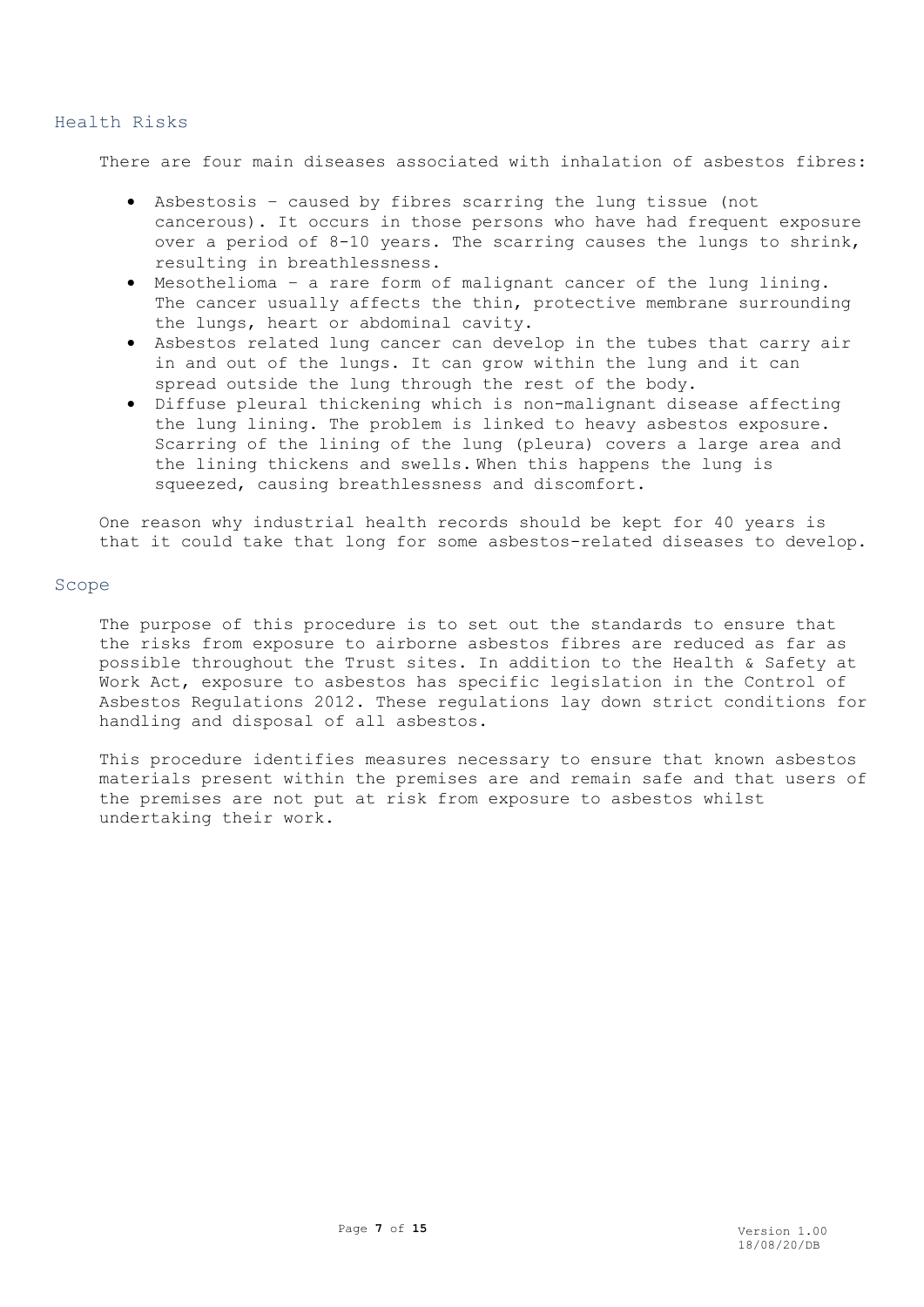# <span id="page-7-0"></span>Organisation of Duties

### <span id="page-7-1"></span>Duties of the Trust Board of Directors

The ultimate responsibility for the safe management of asbestos containing materials rests with the Trust as employer.

The Board of Directors will:

- Appoint a person to act as Duty Holder for the Trust.
- Establish mandatory policies and outcomes that academies will follow and achieve.
- Monitor compliance with legislation and policies.
- Monitor academies' performance.
- Ensure any trust-wide purchasing and contracting procedures and arrangements that are in place consider health and safety compliance and performance.
- Ensure that arrangements are in place to consult with employees on matters affecting their health and safety according to the Safety Committees Regulations 1977 and Health and Safety (Consultation with Employees) Regulations 1996.

<span id="page-7-2"></span>Duties of the Chief Executive The Chief Executive will:

- Ensure Health and safety regularly appears on the agenda for board meetings.
- Appoint a named Duty Holder for the Trust.
- For the purpose of maintaining health and safety legal compliance and/or complying with the Trusts health and safety aims and objectives direct an academy to take compulsory action.

<span id="page-7-3"></span>Duties of the Director of Estates and Facilities (Duty Holder) The Director of Estates and Facilities will:

- Act as Duty Holder for the Trust.
- Take reasonable steps to find out if there are materials containing asbestos in non-domestic premises, and if so, its amount, where it is and what condition it is in.
- Presume materials contain asbestos unless there is strong evidence that they do not.
- Make, and keep up to date, a record of the location and condition of the asbestos- containing materials - or materials which are presumed to contain asbestos.
- Assess the risk of anyone being exposed to fibres from the materials identified.
- Prepare a plan that sets out in detail how the risks from these materials will be managed.
- Take the necessary steps to put the plan into action.
- Periodically review and monitor the plan and the arrangements to act on it so that the plan remains relevant and up to date.
- Provide information on the location and condition of the materials to anyone who is liable to work on or disturb them.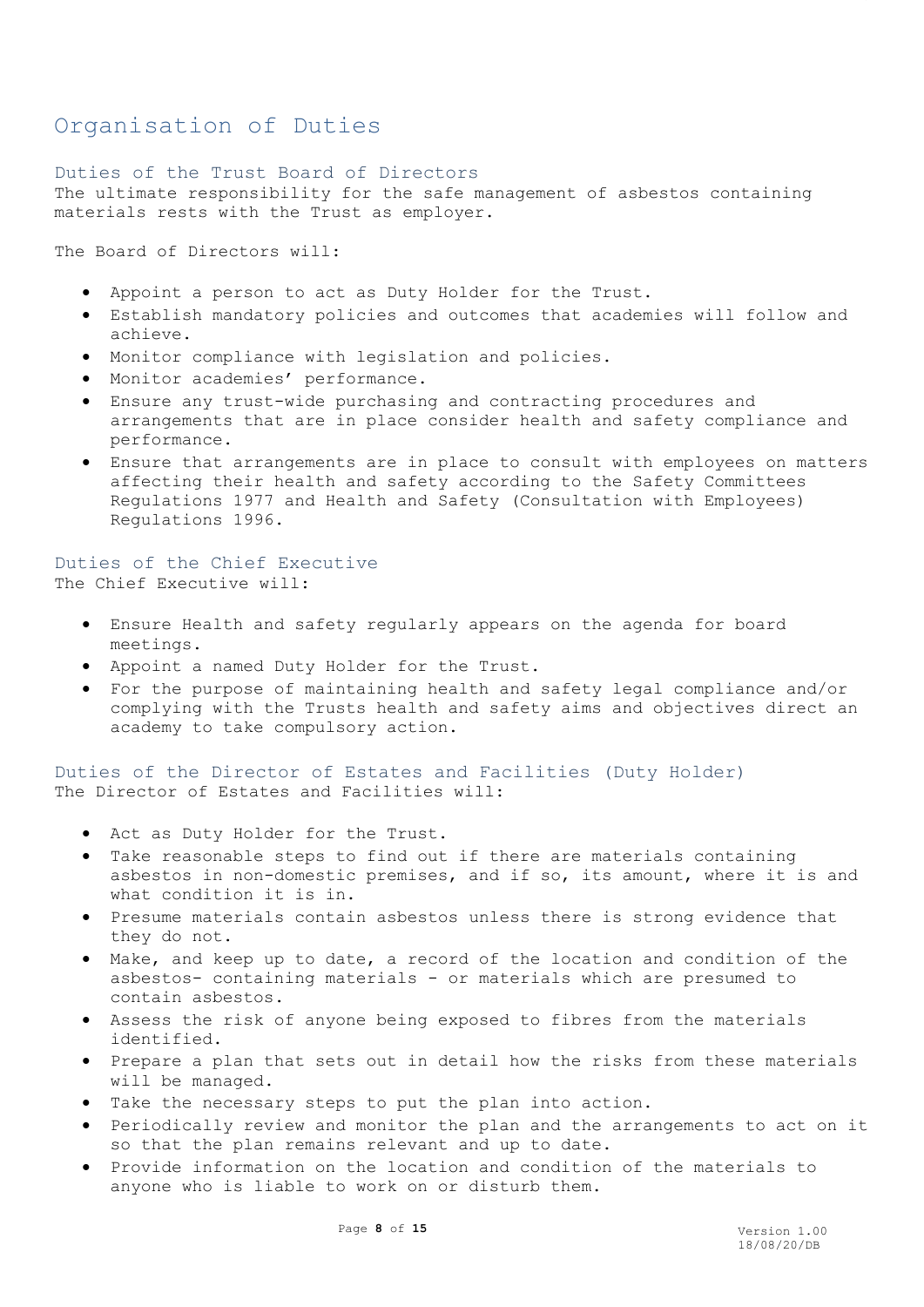- Ensure that the Trust properly discharges its duties under THIS policy and under HSG227.
- Ensure that competent advice is available.
- Appoint a competent person to advise on asbestos management.
- Review and develop existing and new policies in line with current, and emerging statutory requirements.
- Provide direction as necessary to academy management in the interests of health and safety.
- Ensure that academy management are appropriately trained in health and safety principles.
- Coordinate with Academies ensuring the implementation of the Trust's policies and procedures in relation to asbestos management.
- Coordinate with Academies ensuring that asbestos management systems and procedures, processes and practices are consistent, coordinated and synchronised across all of the Academies in the Trust.
- Ensure that testing and inspections are completed in a timely manner and by staff and contractors who are competent.
- Ensure that priority and material risk assessments are undertaken and reviewed annually or as necessary following remedial works.
- Identify the training needs of employees and ensure that they are 'competent' to carry out their activities.

# <span id="page-8-0"></span>Responsibilities of the Trust Maintenance Manager The Trust Maintenance Manager will:

- Cooperate fully with the Duty Holder.
- Demonstrate visible, active commitment to health and safety improvement.
- Promote the maintenance and development of safe working practices and conditions for all employees, pupils and other non-employees on site.
- Ensure that the requirements of all relevant legislation, codes of practice and academy policies are met at all times.
- Ensure that any site works are carried out ONLY in coordination with the Director of Estates.
- Ensure safe working conditions and safe working practices are provided for the health, safety and welfare of staff, pupils and others.
- Consult with employees, and safety representatives, on local health and safety issues.
- Ensure effective means of communication with staff on health, safety and welfare issues.
- Work with the Director of Estates to ensure that defects in the premises, its plant, equipment or facilities are reported and made safe.
- Work with the Director of Estates to ensure that emergency procedures are in place.
- Identify the training needs of his/her team and ensure that they are 'competent' to carry out their activities.

<span id="page-8-1"></span>Responsibilities of Academy Local Governing Bodies Governing Bodies will:

 Take reasonable steps to make sure that the academy is following the employer's policy and procedures e.g. through regular discussion at governance meetings.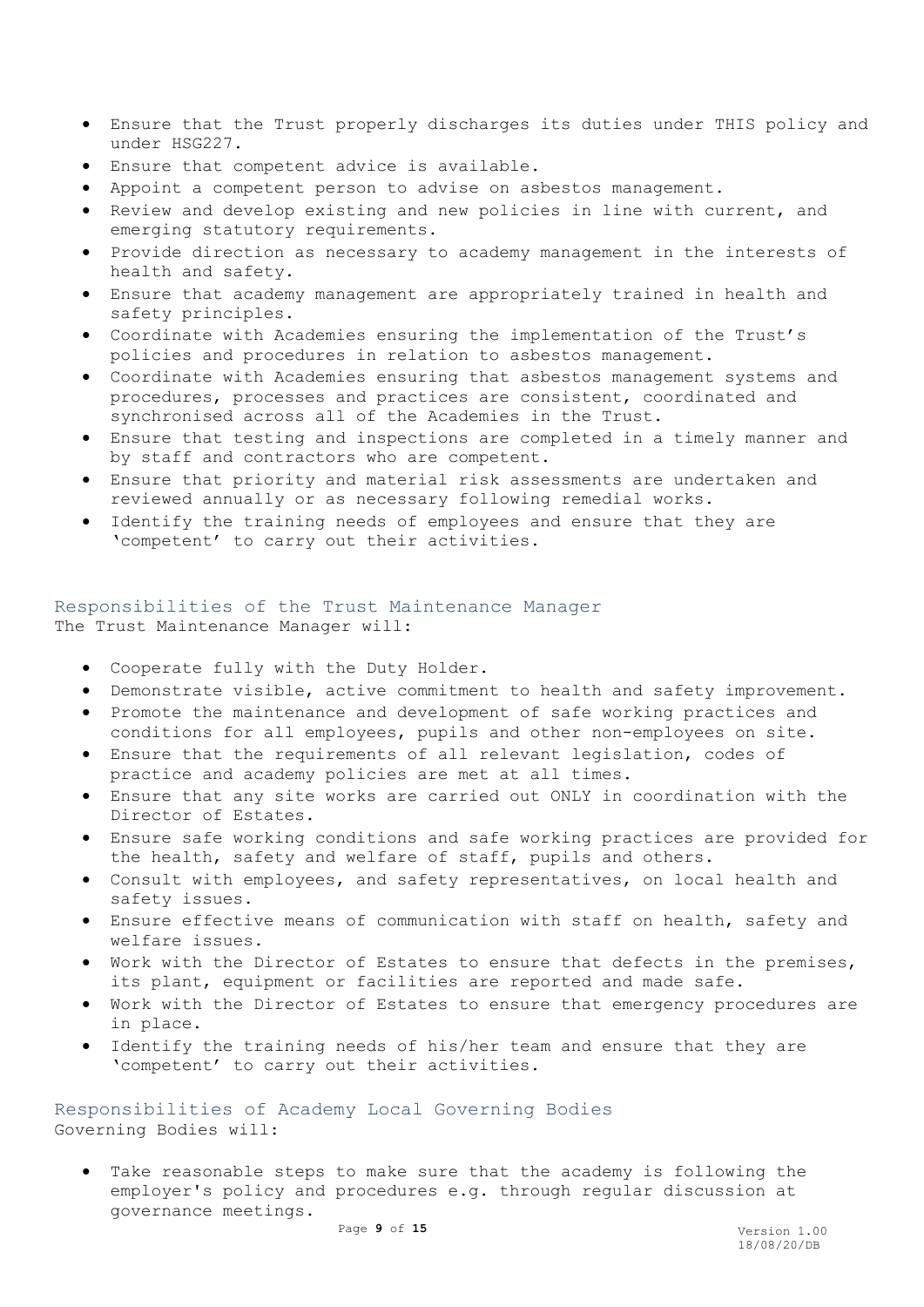- Integrate this policy and asbestos management procedures into decision making.
- Approve the Trust Asbestos Policy.
- Ensure that adequate resources are made available to meet requirements.

<span id="page-9-0"></span>Duties of Head Teachers and Deputy / Assistant Head Teachers in the Head Teachers Absence

Head Teachers and their deputies will:

- Cooperate fully with the Duty Holder.
- Demonstrate visible, active commitment to health and safety improvement.
- Promote the maintenance and development of safe working practices and conditions for all employees, pupils and other non-employees on site.
- Ensure that the requirements of all relevant legislation, codes of practice and academy policies are met at all times.
- Ensure that any site works are carried out ONLY in coordination with the Director of Estates.
- Ensure safe working conditions and safe working practices are provided for the health, safety and welfare of staff, pupils and others.
- Consult with employees, and safety representatives, on local health and safety issues.
- Ensure effective means of communication with staff on health, safety and welfare issues.
- Work with the Director of Estates to ensure that defects in the premises, its plant, equipment or facilities are reported and made safe.
- Work with the Director of Estates to ensure that emergency procedures are in place.

<span id="page-9-1"></span>Duties of Responsible Property Officers (RPO's) or Site Managers The Responsible Property Officer will:

- Cooperate fully with the Duty Holder.
- Ensure that the academy properly discharges its duties under THIS policy.
- Work with the Director of Estates to review and develop existing policies and procedures in line with statutory requirements.
- Coordinate with the Trust to ensure implementation of THIS policy and other procedures in relation to managing asbestos containing materials and ensuring that the academy discharges its duties.
- Coordinate with the Director of Estates ensuring that asbestos management systems and procedures are consistent, coordinated and synchronised across all of the Academies in the Trust.
- Ensure that any site works are carried out ONLY in coordination with the Director of Estates.
- Ensure that when works are required on site, the asbestos records are inspected and that facilities-related risk assessments and other statutory and non-statutory inspections are completed in a timely manner and by staff and contractors who are competent PRIOR TO any works being carried out.
- Only engage the services of a contractor of supplier who has been approved by the Trust and ensure that suitable and sufficient risk assessments and methods statements are provided prior to the commencement of any works.
- Survey identified asbestos-containing materials at prescribed intervals and record the condition of each during each survey. The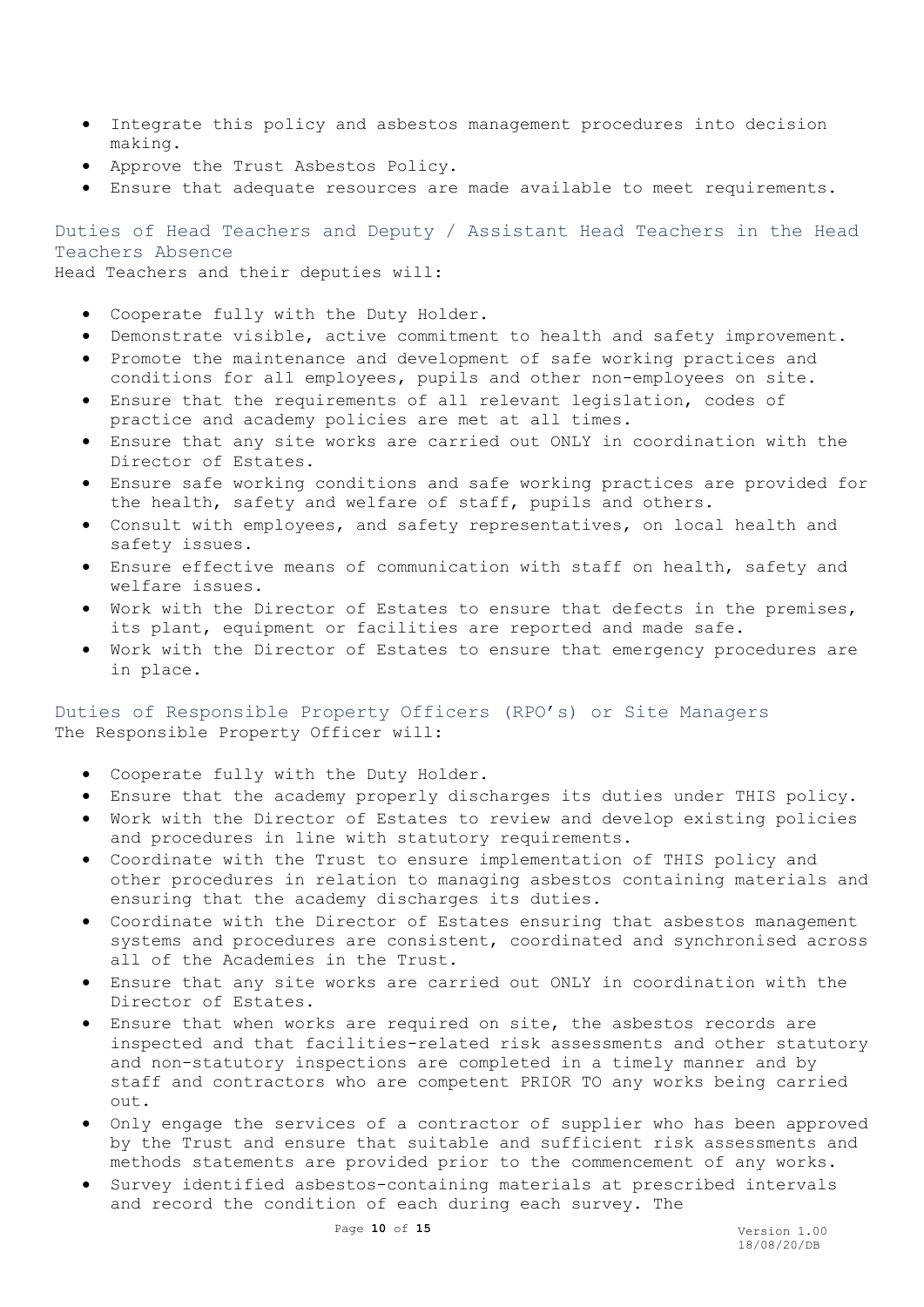survey is a visual survey only and will identify changes in condition since the previous survey was carried out. Any changes in condition will be immediately reported the Director of Estates and Facilities.

<span id="page-10-0"></span>Duties of IT Support Managers and Technicians IT Support Managers and Technicians will:

- Cooperate fully with the Duty Holder.
- Ensure that the academy properly discharges its duties under THIS policy.
- Coordinate with the Trust to ensure implementation of THIS policy and other procedures in relation to managing asbestos containing materials and ensuring that the academy discharges its duties.
- Coordinate with the Director of Estates ensuring that asbestos management systems and procedures are consistent, coordinated and synchronised across all of the Academies in the Trust.
- Ensure that any site works, such as accessing service and/or ceiling voids, are carried out ONLY in coordination with the Director of Estates.
- Ensure that when works are required on site, the asbestos records are inspected and that facilities-related risk assessments and other statutory and non-statutory inspections are completed in a timely manner and by staff and contractors who are competent PRIOR TO any works being carried out.
- Only engage the services of a contractor of supplier who has been approved by the Trust and ensure that suitable and sufficient risk assessments and methods statements are provided prior to the commencement of any works.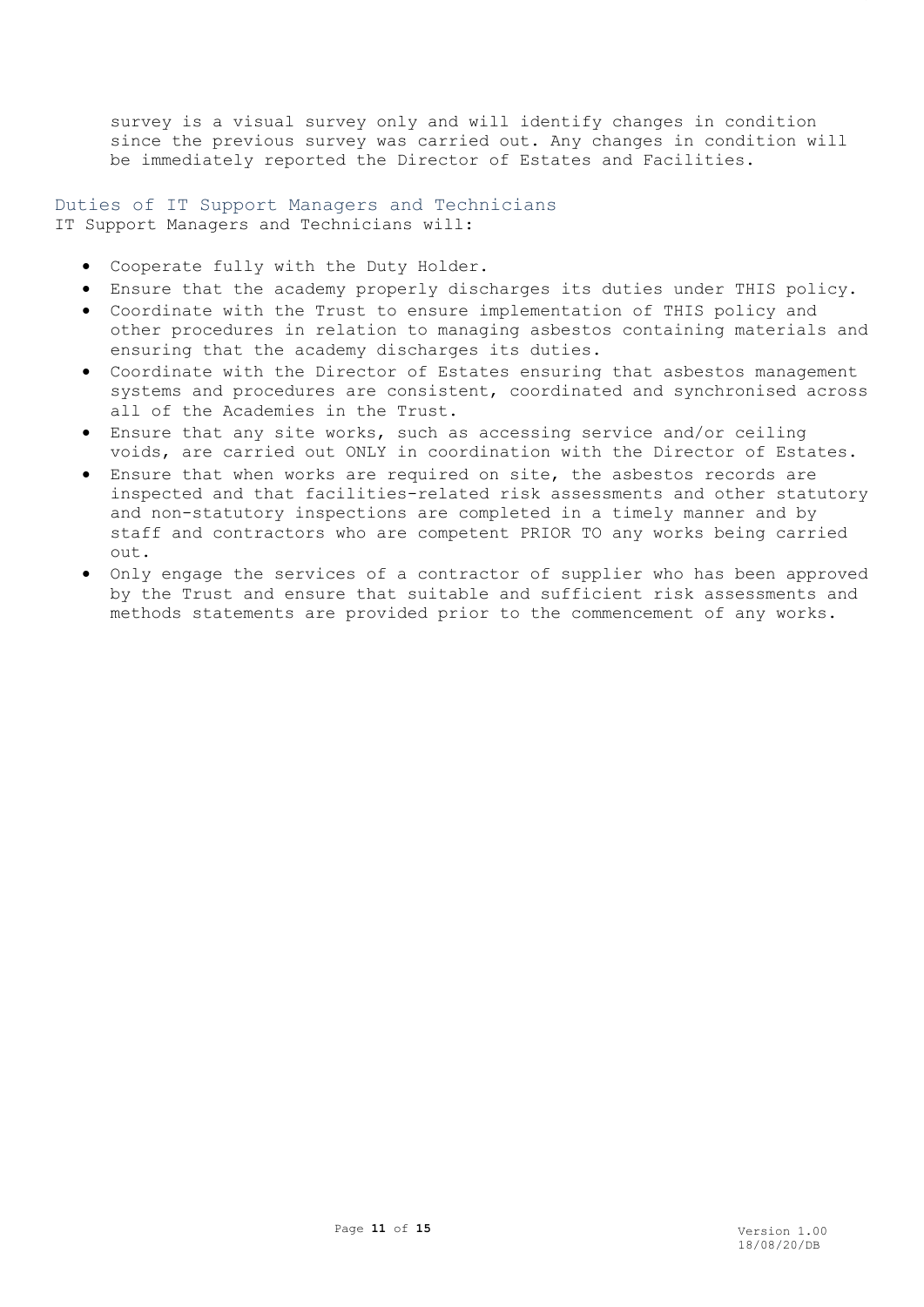# <span id="page-11-0"></span>Office Managers and/or School Receptionist

Office Managers and/or School Receptionists will in the absence of the RPO:

- Ensure that contractors are not permitted to access to the property to carry out works without planning or prior notice.
- Ensure that any site works are carried out ONLY in coordination with the RPO and the Director of Estates.

Duties of All Employees All employees will:

- Take reasonable care of their own health and safety and of others who might be affected by their actions or lack of action.
- Cooperate with the academy on asbestos management matters including compliance with Trust and academy procedures.
- Not interfere with anything provided to safeguard their health and safety.
- Report any health and safety concerns, e.g. hazards or defects etc. in line with local procedures.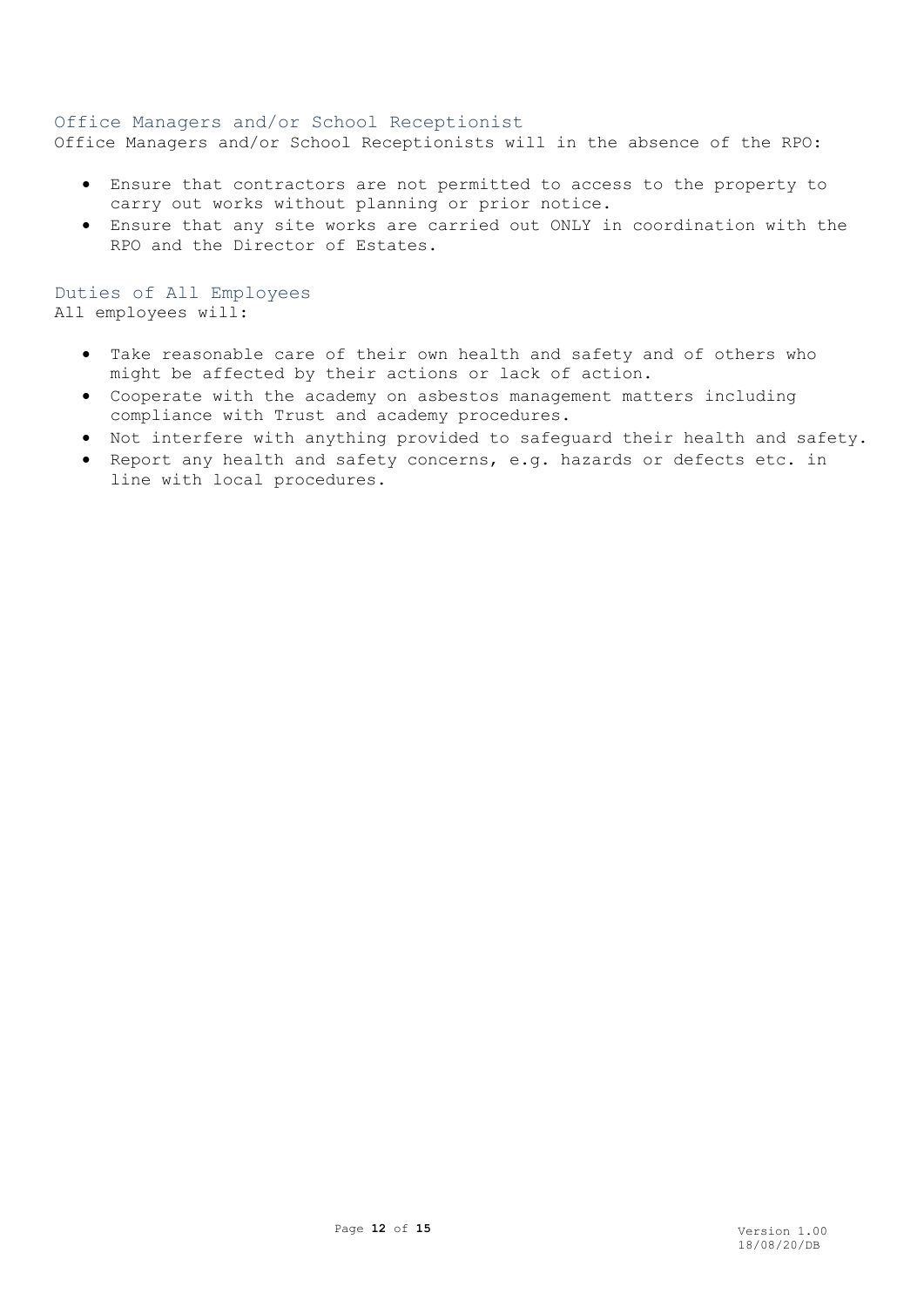# <span id="page-12-0"></span>Organisation

The chart below shows the relationship between the Trust Asbestos Policy and Local Asbestos Management Plans (LAMP) and shows how key management roles interact.

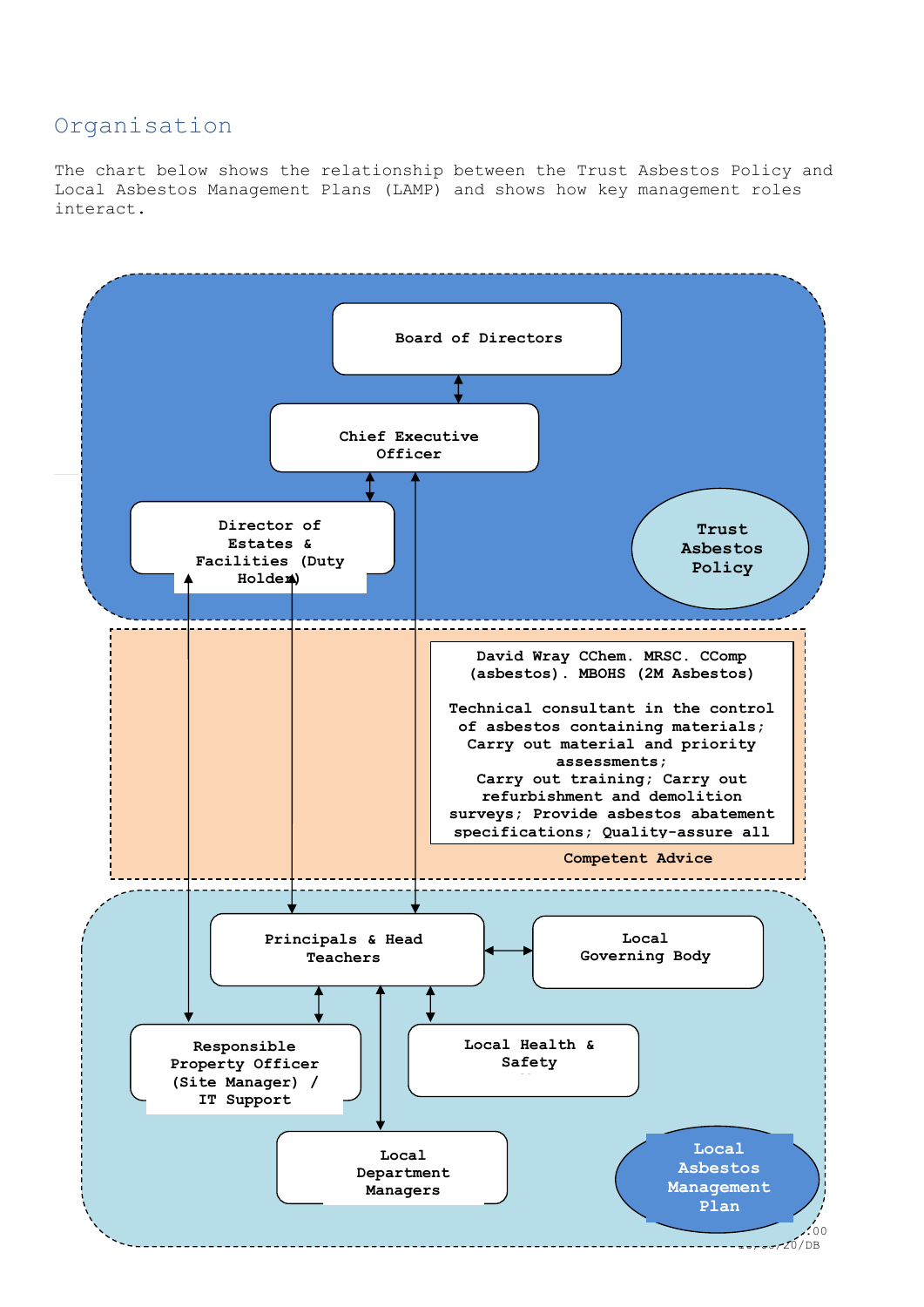# <span id="page-13-0"></span>Arrangements

#### <span id="page-13-1"></span>Duty Holder

The Director of Estates and Facilities will act as Duty Holder for the Trust.

## <span id="page-13-2"></span>Competent Advice

The Trust has appointed the following a competent adviser:

- David Wray CChem. MRSC. CComp (asbestos). MBOHS
- 2M Asbestos as specialist safety and risk advisors in respect of the control of asbestos containing materials, material and priority assessment.

Competent advice is taken in the management of asbestos at both Trust and academy level.

#### <span id="page-13-3"></span>The Trust Estates Portal

Relevant records, registers, documents, reports, surveys, testing and compliance information will be held on the Trust Estates Portal under the 'Compliance' library. The Responsible Property Officer (RPO) or Site Manager will upload data to the Compliance Library to demonstrate compliance and provide an audit trail.

### <span id="page-13-4"></span>2M Customer Property Database

Relevant records, registers, documents, reports, surveys, testing and compliance information will be held on the 2M Customer Property Database. The Responsible Property Officer (RPO) or Site Manager will has access to records, registers and reports via this system. Contractors will also be provided with access as required.

#### <span id="page-13-5"></span>Academy Local Asbestos Management Plan (LAMP)

All academies will have a local asbestos management plan (LAMP). The plan will be approved by respective Local Governing Bodies and will describe how asbestos is managed within the setting, how they meet best practice aims and emergency procedures to follow in the event of a release of asbestos fibres.

#### <span id="page-13-6"></span>Asbestos Management

The Trust will maintain a register of asbestos containing materials at each site. Asbestos management surveys identifying both material and priory assessments will be commissioned and updated not less than annually.

If asbestos containing materials pose a serious risk to the health of persons using the academy, the materials shall be dealt with as safely and as soon as reasonably practicable possible.

Management surveys will be updated annually for all buildings constructed prior to 2000. The Director of Estates will organise any work required as a result of the survey in coordination with the Nottingham Diocese, the Head Teacher, the RPO and the Trust competent advisor. Any new acquisitions will have an asbestos management survey carried out.

Where asbestos containing materials are present, and do not pose a serious risk, the Trust will take the opportunity to remove them progressively when it is safe and cost effective to do so. Whilst asbestos containing materials